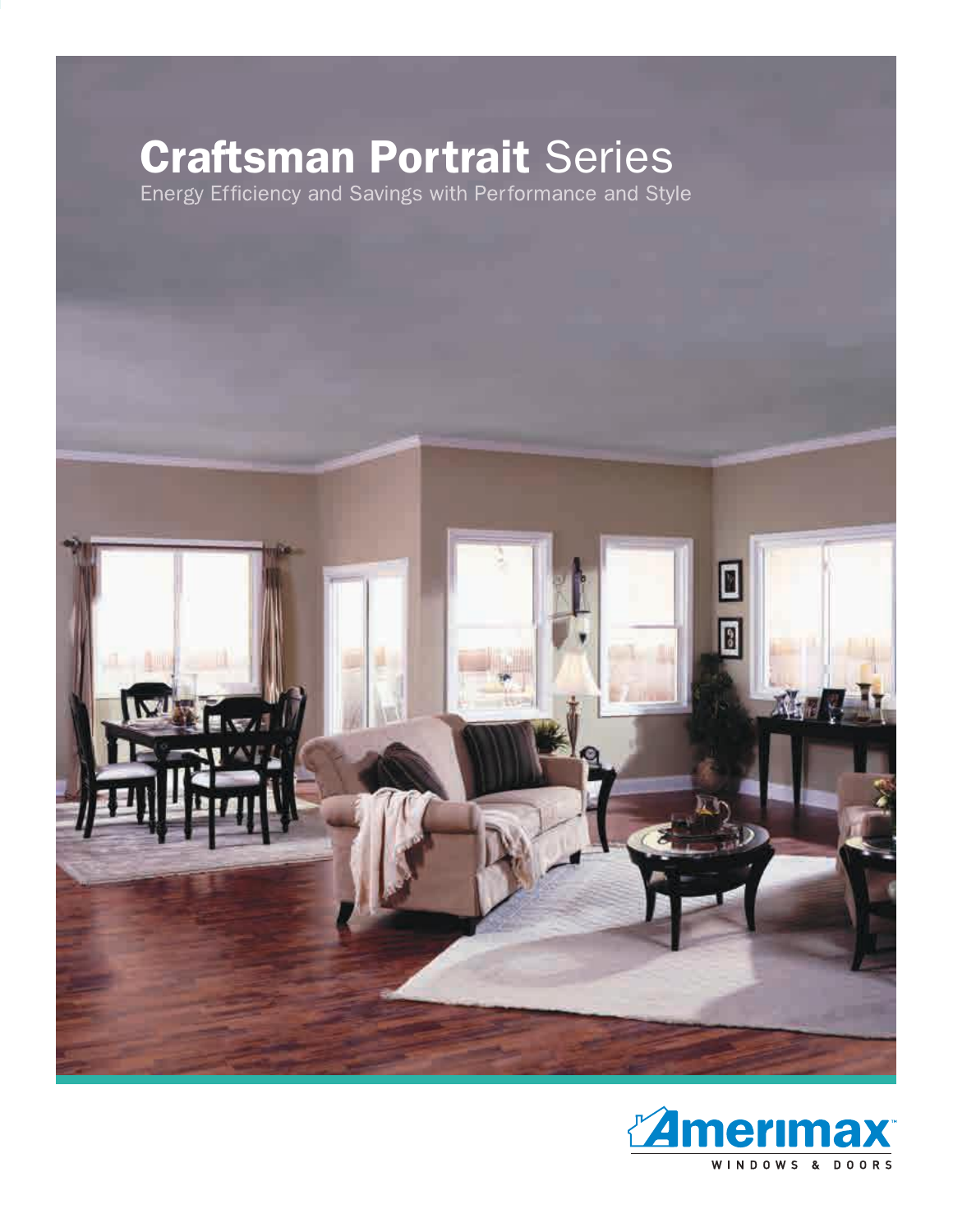### Amerimax is Committed to Green and Lean Manufacturing

The Amerimax commitment to energy conservation began in 1986 with our entry to the residential replacement window market with energy saving products. We continue to embrace responsible and sustainable manufacturing practices.

During the past decade, Amerimax instituted "Lean Manufacturing" programs, including computer driven materials optimization. These programs maximize the use of all components effectively reducing the amount of scrap produced in the manufacturing process, consuming fewer raw materials and significantly lessening our carbon footprint.

For the past 7 years, Amerimax pioneered strategies that have reduced our inbound and outbound materials handling packaging, including:

- The implementation of returnable steel shipping racks for vinyl and glass components that are rotated with suppliers eliminated 90% of disposable cardboard and wood pallets previously required.
- The development of reusable corner shipping blocks for transporting completed windows to dealers allows return and reuse of previously discarded packaging.

Amerimax's dedication to minimizing our impact on the environment carries over to every facet of our facilities where:

- All possible manufacturing scrap materials are recycled.
- All office waste and obsolete equipment are recycled responsibly.
- All shipping routes are constantly monitored and reviewed for maximum efficiency and reduced fuel consumption.

Amerimax will continually seek innovative solutions to the global energy challenges by designing and manufacturing replacement windows that are individually engineered to exceed industry standards for energy efficiency, quality and value.

Customer satisfaction is our number-one priority. Our success allows us to offer one of the industry's strongest, most comprehensive warranties and authorized dealer support systems.

> Amerimax Windows & Doors 3950 Medford Drive Loveland, CO 80538

#### 800.827.4369 • AmerimaxWindows.com

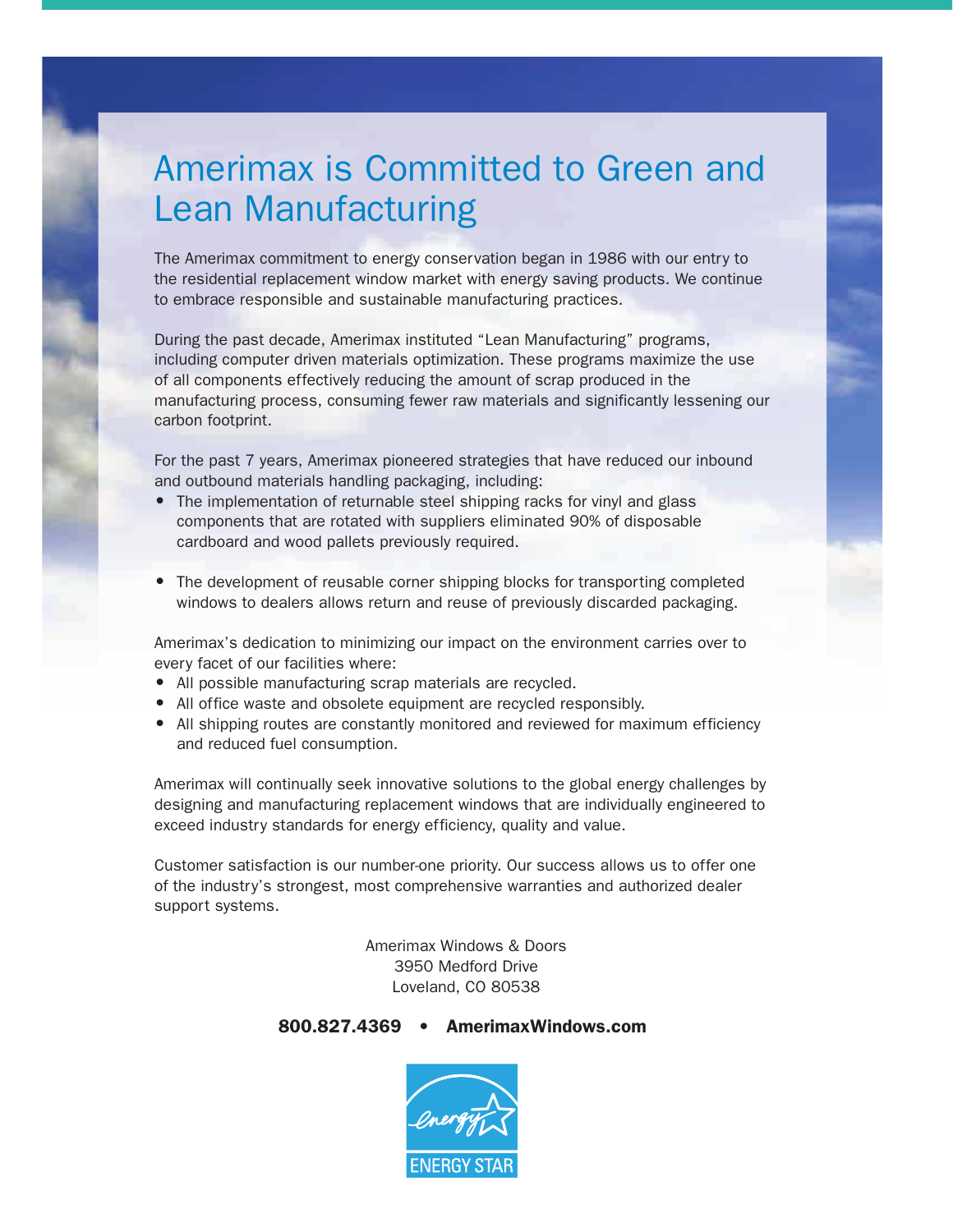

Single Slider



## Energy Efficiency in a Style for Everyone

No matter what kind of opening, or style of home you have, the energy saving Craftsman Portrait Series from Amerimax has a window that will be the perfect fit.

### Styles:

- Single Hung
- Horizontal Sliders (2 & 3 lite)
- Picture Window
- Optional Special Shapes



Three Lite Slider School Communication of the Single Hung Window

### Single Unit Common Frame Configurations



Common Frame – Single Hung/Picture/Single Hung



Common Frame – Triple Single Hung Window



Common Frame – Picture window over Single Slider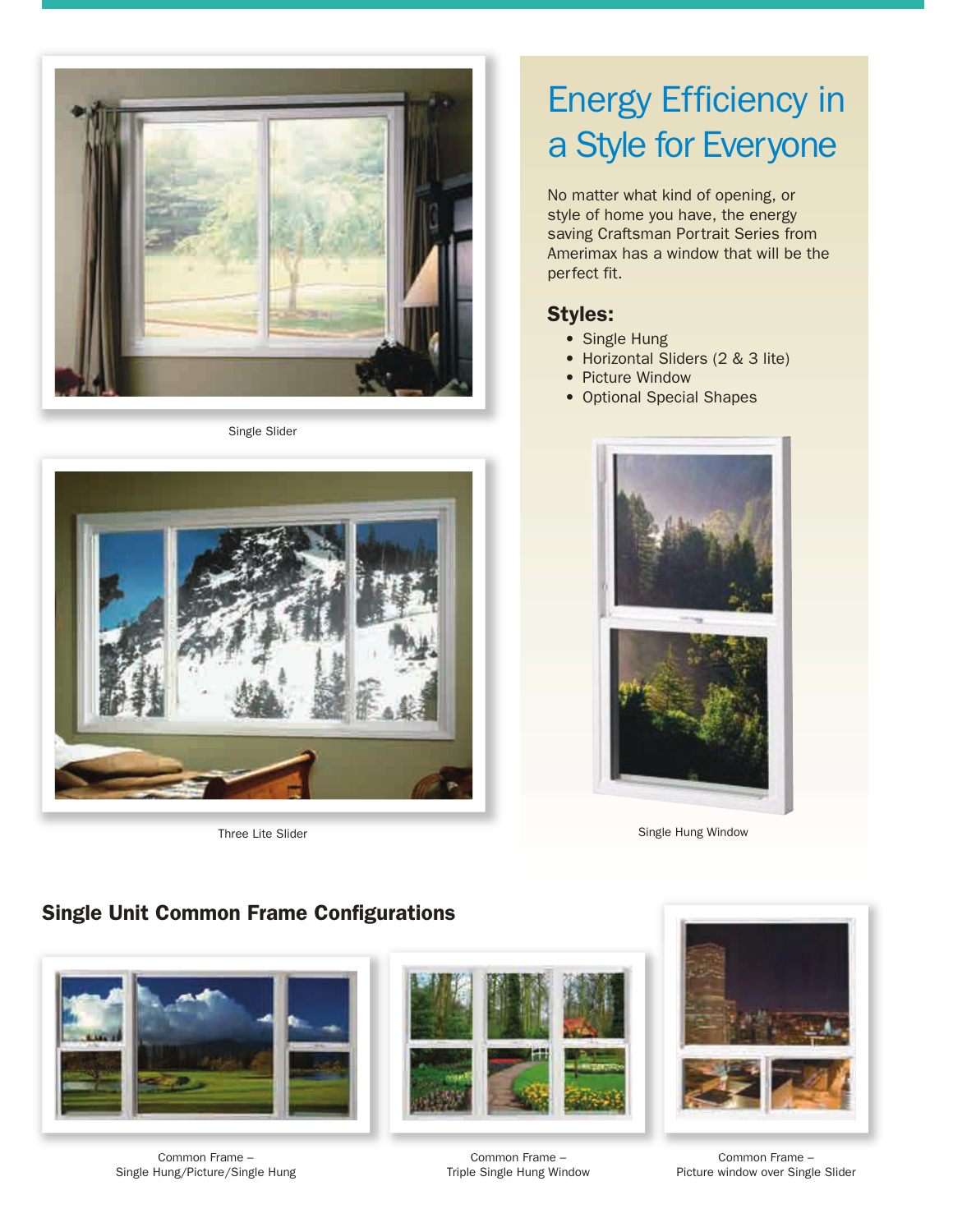### Craftsmanship and Quality

### Down to the Last Detail are Standard Features on every Craftsman Portrait Series Window

From the strength of our multi-chambered frame design, to the beauty of the beveled frame, to ease of operation with a brass roller system that glides on a monorail track, every detail has been carefully crafted to make the Craftsman Portrait Series Window from Amerimax the right choice in replacement windows for today's value conscious homeowners.

1

2

- 1. Integral contour pull rail provides rigidity and ease of operation
- 2. Fusion welded frame and sash construction creates superior strength and protection against outside elements
- **3.** Brass roller system glides upon monorail track allowing weight dispersion and ease of operation

Sliding window operating sashes remove easily from the inside for convenient cleaning

> Multi-chambered slim line extrusion design for maximum strength and viewing area



3

Positive interlock system with triple seal, structural metal reinforcement and dual action cam locks at the meeting rail provide resistance to outside elements and forced entry.



5



### Slider Detail Single Hung Detail

- 4. Beveled exterior master frame enhances aesthetics
- **5.** Dedicated pocket sill design with triple weatherstripping insures tight seal of operating sash against unwanted air and water infiltration

4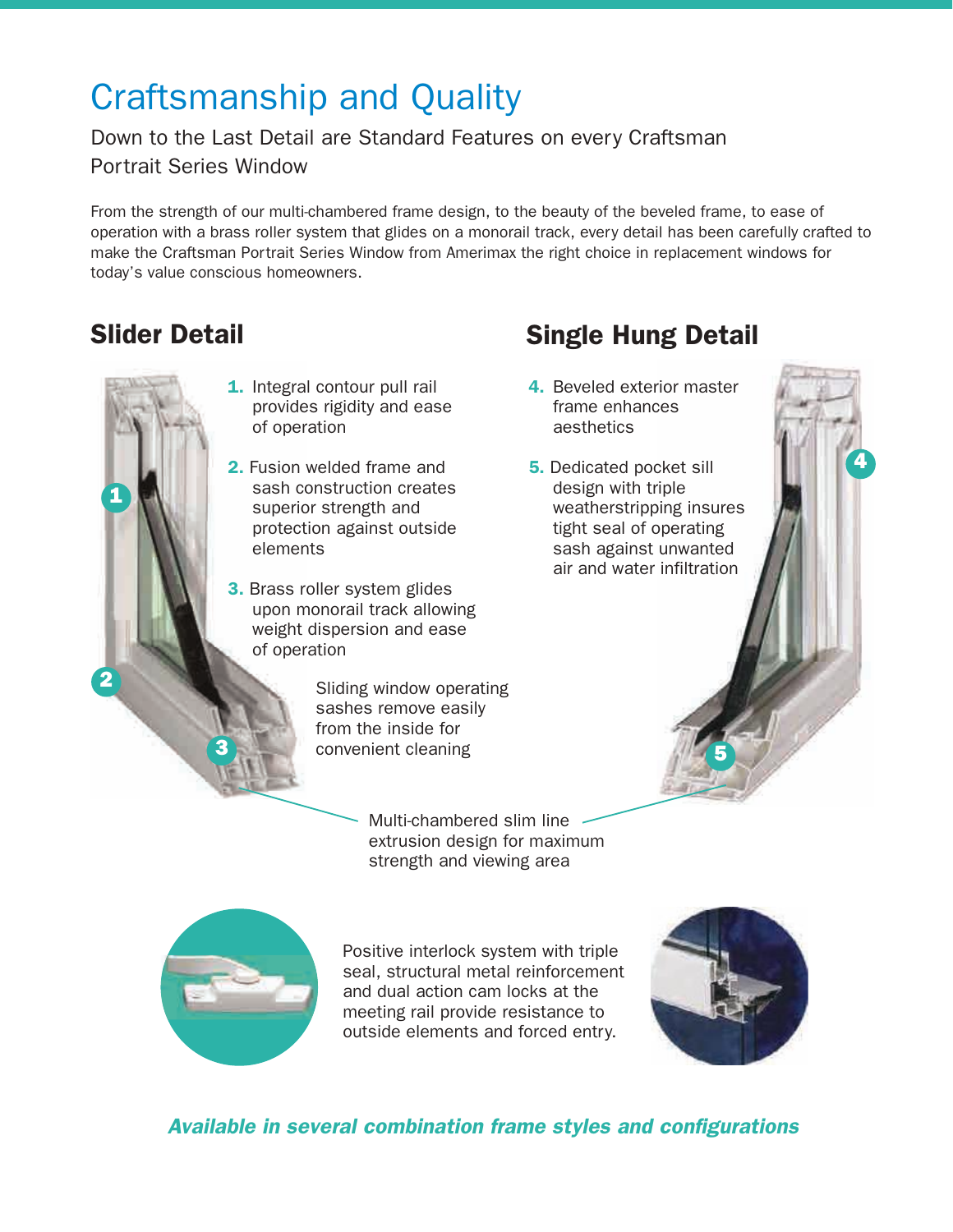### Enhanced Energy Efficient Glass Systems

The Ameriglass<sup>™</sup> AG3 Insulated Glass System from Amerimax once again redefines the standard for energy savings, year-round comfort and ease of maintenance.

Ameriglass™ AG3 Low Emissivity glass is coated with a microscopic 12 layer patented formula with three layers of Silver, a dual seal TrueWARM® Structural Foam Spacer, Argon gas fill and innovative Neat coating that lets nature clean your windows. It's the ultimate balance of energy savings, solar control and high visibility.

#### The Ameriglass™ E2 Insulated Glass System Features:

- Low Emissivity glass coated with dual microscopic layers of Silver
- TrueWARM® Structural Foam Spacer
- Argon gas fill which creates a dual sealed glass unit for superior energy efficiency and long-term durability

#### Ameriglass™ AG3 and E2 Systems Provide:

- 
- Maximum UV Protection Extremely Low Thermal Transmittance
- Superior Condensation Resistance Reduced Sound Transmission
- Long-Term Durability Lifetime Warranty
- 

• Energy Savings

| <b>Craftsman</b><br><b>Portrait</b> |                                             |             |                                               |             |                                    |
|-------------------------------------|---------------------------------------------|-------------|-----------------------------------------------|-------------|------------------------------------|
|                                     | AG3 No Grids, Argon fill<br>TrueWarm Spacer |             | AG3 with Grids, Argon fill<br>TrueWarm Spacer |             | <b>Structural</b><br><b>Rating</b> |
|                                     | U-Value                                     | <b>SHGC</b> | U-Value                                       | <b>SHGC</b> | (Up To)                            |
| <b>Horizontal Slider</b>            | 0.28                                        | 0.22        | 0.28                                          | 0.2         | R-PG30                             |
| Single Hung                         | 0.28                                        | 0.22        | 0.28                                          | 0.2         | LC-PG40                            |
| Fixed Lite Picture Window           | 0.27                                        | 0.23        | 0.27                                          | 0.21        | CW-PG35                            |

| <b>Craftsman</b><br><b>Portrait</b> | LoE2 No Grids, Argon fill<br>TrueWarm Spacer |             | LoE2 with Grids, Argon fill<br>TrueWarm Spacer |             | <b>Structural</b><br><b>Rating</b> |
|-------------------------------------|----------------------------------------------|-------------|------------------------------------------------|-------------|------------------------------------|
|                                     | U-Value                                      | <b>SHGC</b> | U-Value                                        | <b>SHGC</b> | (Up To)                            |
| <b>Horizontal Slider</b>            | 0.29                                         | 0.3         | 0.29                                           | 0.27        | R-PG30                             |
| Single Hung                         | 0.29                                         | 0.29        | 0.29                                           | 0.26        | LC-PG40                            |
| <b>Fixed Lite Picture Window</b>    | 0.28                                         | 0.31        | 0.28                                           | 0.28        | CW-PG35                            |

*The performance data is overall window/door units and not glass only. It is accurate as of January 2014. For the most up to date performance information, visit nfrc.org.*

*All Amerimax windows with the Ameriglass™ IG system meet or exceed Energy Star® requirements in all climate zones.*

### All Amerimax Windows & Patio Doors are stringently tested by independent laboratories for:

- Thermal Performance, Structural Integrity, Air Infiltration, Water Resistance and Wind Loads
- Thermal performance tests are in accordance with NFRC Standards and requirements.
- Structural, air and water performance tests are to AAMA standards.
- Test results are certified and administered through Keystone Certifications, an ANSI accredited, licensed, independent certification agency.